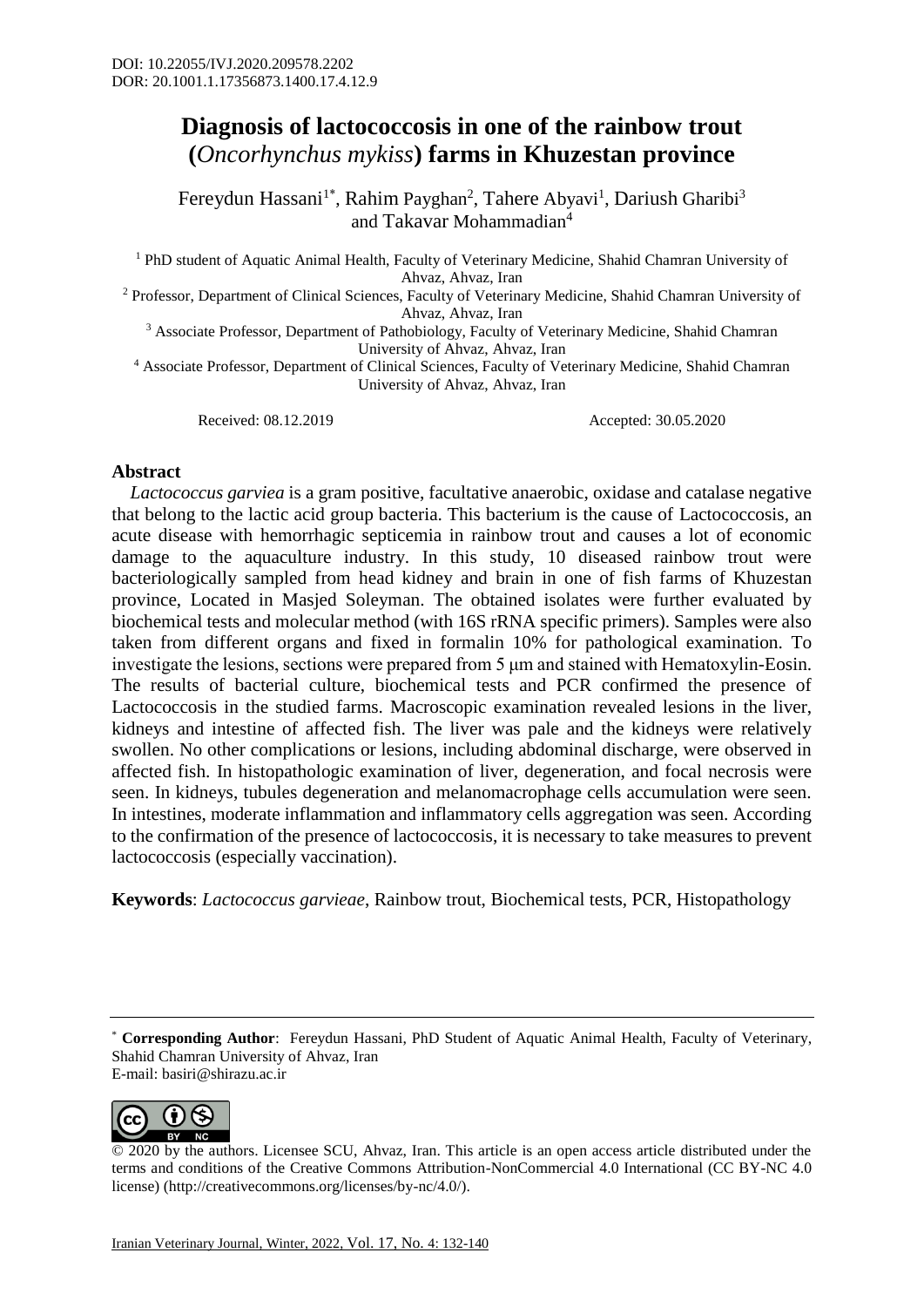## **Refrences**

- Austin, B., & Austin, D. A. (1999). Vibrionaceae representatives: characteristics of the disease. *Bacterial Fish Pathogens: Disease of Farmed and Wild Fish*, *29*(30), 108-115.
- Austin, B., Austin, D.A. (2014) Bacterial Fish Pathogens, Disease of Farmed and Wild Fish. Fifth Edition, Springer Dordrecht Heidelberg New York London, ISBN .978-94-007-4884-2 (eBook)
- Bark, S., & McGregor, D. (2001). The first occurrance of Lactococcosis in farmed trout in England. Trout News, 9-10.
- Baeck, G. W., Kim, J. H., Gomez, D. K., & Park, S. C. (2006). Isolation and characterization of Streptococcus sp. from diseased flounder (Paralichthys olivaceus) in Jeju Island. *Journal of veterinary science*, *7*(1), 53-58.
- Bekker, A., Hugo, C., Albertyn, J., Boucher, C. E., & Bragg, R. R. (2011). Pathogenic Gram-positive cocci in South African rainbow trout, Oncorhynchus mykiss (Walbaum). *Journal of Fish Diseases*, *34*(6), 483-487.
- Buller, N. B. (2014). *Bacteria and fungi from fish and other aquatic animals: a practical identification manual*. Cabi.
- Carson, J., Gudkovs, N., & Austin, B. (1993). Characteristics of an Enterococcus‐like bacterium from Australia and South Africa, pathogenic for rainbow trout, Oncorhynchus mykiss (Walbaum). *Journal of Fish Diseases*, *16*(4), 381-388.
- Eldar, A., Ghittino, C., Asanta, L., Bozzetta, E., Goria, M., Prearo, M., & Bercovier, H. (1996). Enterococcus seriolicida is a junior synonym of Lactococcus garvieae, a causative agent of septicemia and meningoencephalitis in fish. *Current microbiology*, *32*(2), 85-88.
- Eyngor, M., Zlotkin, A., Ghittino, C., Prearo, M., Douet, D. G., Chilmonczyk, S., & Eldar, A. (2004). Clonality and diversity of the fish pathogen Lactococcus garvieae in Mediterranean countries. *Appl. Environ. Microbiol.*, *70*(9), 5132-5137.
- Fereidouni, M. S., Akhlaghi, M., & Alhosseini, A. K. (2013). Antibacterial effects of medicinal plant extracts against Lactococcus garvieae, the etiological agent of rainbow trout lactococcosis. *International Journal of Aquatic Biology*, *1*(3), 119-124.
- Ghittino, P., & Prearo, M. (1992). Report of Streptococcosis in rainbow trout(Oncorhynchus mykiss) in Italy: Preliminary note. *Bollettino Societa Italiana di Patologia Ittica*, (8), 4-9.
- Gibello, A., Galán-Sánchez, F., Blanco, M. M., Rodríguez-Iglesias, M., Domínguez, L., & Fernández-Garayzábal, J. F. (2016). The zoonotic potential of Lactococcus garvieae: an overview on microbiology, epidemiology, virulence factors and relationship with its presence in foods. *Research in Veterinary Science*, *109*, 59-70.
- Holt, J.G.; Krieg, R.N.; Sneath, P.H.A.; Staley, J.T. and Williams, S.T. (1993). Bergey's Manual of Determinative Bacteriology. 9th ed. Williams and Wilkins, Baltimore, PP: 221-251.
- Kusuda, R., Kawai, K., Salati, F., Banner, C. R., & Fryer, J. L. (1991). Enterococcus seriolicida sp. nov., a fish pathogen. *International Journal of Systematic and Evolutionary Microbiology*, *41*(3), 406-409.
- Mata, A. I., Gibello, A., Casamayor, A., Blanco, M. M., Domínguez, L., & Fernández-Garayzábal, J. F. (2004). Multiplex PCR assay for detection of bacterial pathogens associated with warm-water streptococcosis in fish. *Appl. Environ. Microbiol.*, *70*(5), 3183-3187.
- Mirzakhani, A. (2009). Isolation of Streptococcus iniae and Lactococcus garvieae in rainbow trout farms in Chahramahal va Bakhtiari Province by Multiplex PCR [Dissertation]. *Shahrekord, Islamic Azad University*.
- Palacios, M. A., Zamora, M. J., Velazquez, J., Zamora, E., & Duran, A. (1993). Streptococcosis in rainbow trout(Oncorhynchus mykiss) in Spain. *Bollettino Societa Italiana di Patologia Ittica*, *5*(13), 11-16.
- Pereira, F., Ravelo, C., Toranzo, A. E., & Romalde, J. L. (2004). Lactococcus garvieae, an emerging pathogen for the Portuguese trout culture. *Bulletin of the European Association of Fish Pathologists*, *24*(6), 274-279.
- Ravelo, C., Magariños, B., Romalde, J. L., & Toranzo, A. E. (2001). Conventional versus miniaturized systems for the phenotypic characterization of Lactococcus garvieae strains. *Bulletin-European Association of Fish Pathologists*, *21*(4), 136-144.
- Sharifiyazdi, H., Akhlaghi, M., Tabatabaei, M., & Mostafavi Zadeh, S. M. (2010). Isolation and characterization ofLactococcus garvieae from diseased rainbow trout (Oncorhynchus mykiss, Walbaum) cultured in Iran. *Iranian Journal of Veterinary Research*, *11*(4), 342-350.